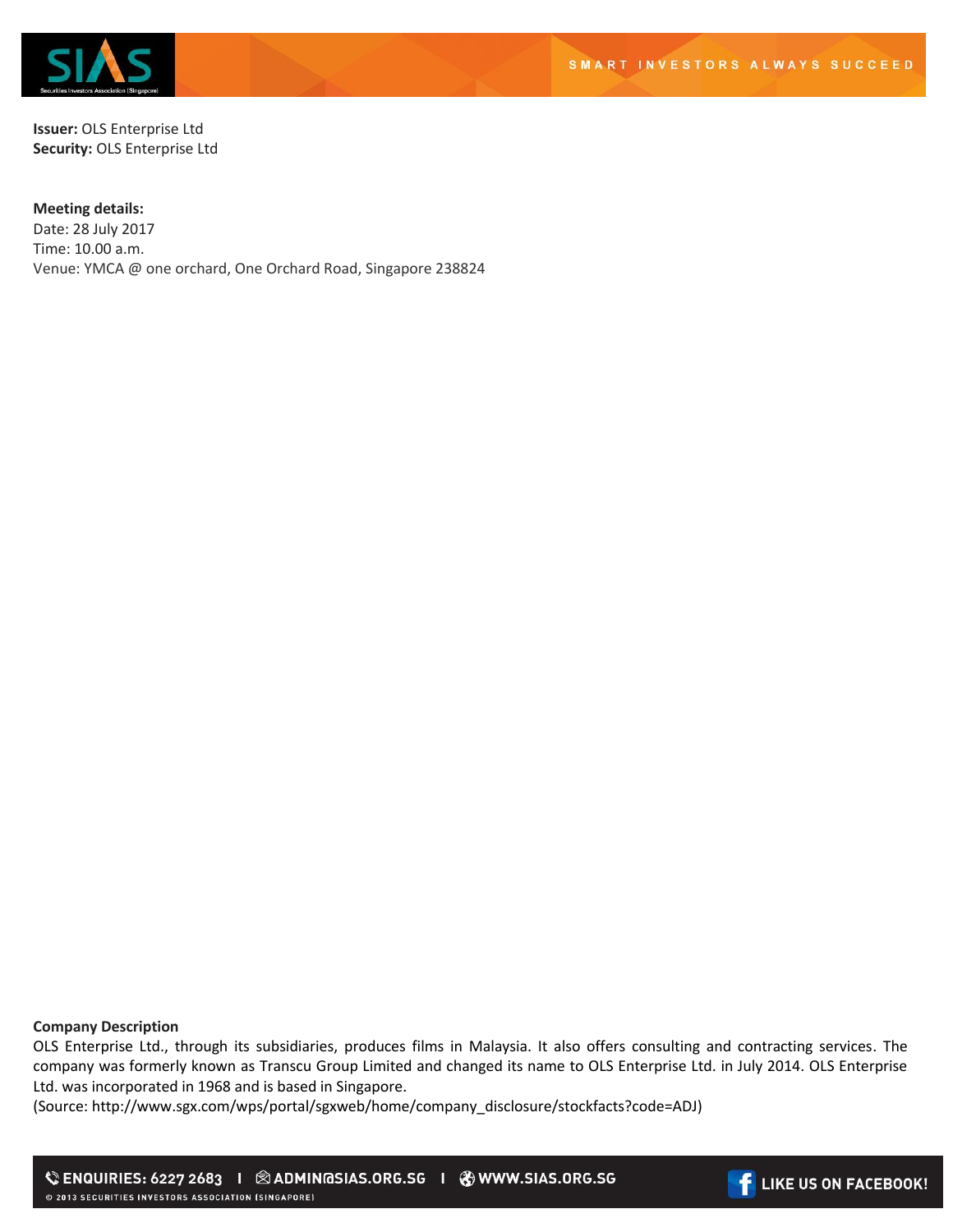

**Q1.** On 27 May 2015, the company had announced the proposed acquisition of the entire issued and paid up shares in the share capital of Malaysian Phosphate Additives Sdn Bhd (MPA) which is principally engaged in the business of manufacturing of feed and fertiliser phosphate products. On 27 January 2017, following the failure of the parties to reach an agreement, the Share Purchase Agreement was automatically terminated upon the expiry of the grace period.

Then on 13 March 2017, the company announced that it had entered into a term sheet for the proposed acquisition of 20% of the issued and paid-up share capital of Venture Incorporation Public Co., Ltd., which is a public company incorporated in Thailand and listed on the Thailand Stock Exchange that primarily engaged in the investment and recoupment of non-performing loans. On 9 May 2017, the company announced that it is "not satisfied with the findings of the Company's due diligence investigations into the financial, legal, tax and business of the Target Group" and has decided not to proceed with the proposed acquisition.

As mentioned in the Chairman's Statement and Operations Review (page 1 of the annual report), the company continues to explore "several options in financial services including, but not limited to investment management services".

- **a) Can the company help shareholders understand the rationale for focusing on opportunities in the financial services? What expertise or the core competencies are there in the group to allow it to expand into financial services successfully?**
- **b) Has the board ensured that the search for new business is conducted in a robust and systematic manner?** The recent proposed acquisitions were diverse in terms of industries (construction, agri-fertilisers, non-performing loans) and in geography (Singapore, Malaysia, Thailand). **What level of due diligence is conducted to ensure that any newly acquired business will perform up to expectations?**

**Q2.** In Note 12 (page 53 – Investments in Subsidiary Corporations), it was disclosed that the Company invested an additional consideration of S\$400,000 into Ellebeau Group Pte. Ltd. and, by the end of the financial year, impaired the full amount of \$477,000.

## 12. INVESTMENTS IN SUBSIDIARY CORPORATIONS

|                                      | <b>Company</b> |                |  |
|--------------------------------------|----------------|----------------|--|
|                                      | 2017<br>\$'000 | 2016<br>\$'000 |  |
| Unquoted equity investments, at cost |                |                |  |
| <b>Beginning of financial year</b>   | 77             | 550            |  |
| <b>Additions</b>                     | 400            |                |  |
| <b>Impairment loss</b>               | (477)          | (473)          |  |
| <b>End of financial year</b>         | -              | 77             |  |
|                                      |                |                |  |

## (Source: Company Annual Report)

**a) Can management elaborate further on the due diligence carried out prior to the additional investment into Ellebeau?** 

The reason given for the impairment was that the subsidiary corporation is projected to incur losses after the current financial year due to the "declining revenue and tougher business environment".

**b) Can management elaborate further on the "tougher business environment"? Was it possible to foresee the extent of the "tougher business environment" at the beginning of the financial year before the injection of \$400,000?**